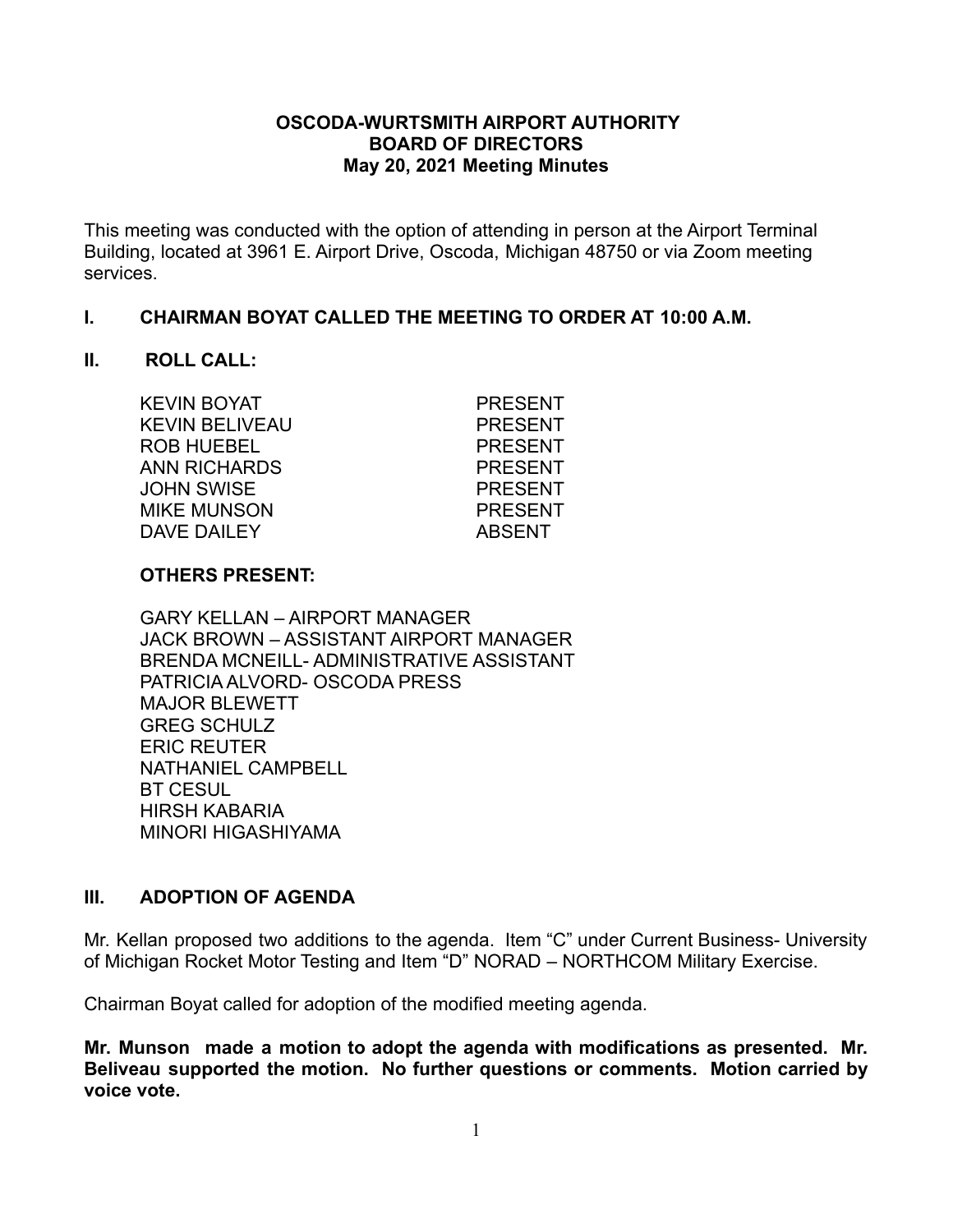# **IV. Approval of April 22, 2021 Meeting Minutes**

Mr. Boyat called for a motion to approve the April 22, 2021 meeting minutes.

**Mr. Huebel made a motion to approve the April 22, 2021, meeting minutes as presented. Ms. Richards supported the motion. No further questions or comments. Motion carried by voice vote.**

### **V. Financial**

# **A. OWAA April 2021 Financial Report**

Mr. Munson and Mr. Kellan reviewed bank statements and financial transactions during the month of April 2021. A listing of bills processed for payment during April, totaling \$ 71,317.92, was provided to the board.

**Mr. Swise made a motion to approve the April 2021 financial activities report - - which included payment transactions totaling \$ 71,317.92. Mr. Beliveau supported the motion. Mr. Swise, Yes, Mr. Beliveau, Yes, Ms. Richards, Yes, Mr. Munson, Yes, Mr. Huebel, Yes, Mr. Boyat, Yes. Motion carried.**

**B. FY 2021 – 2nd Quarter Budget Report**

### **C. FY 2021 – 3rd Quarter Budget Amendment – Resolution No. 2021-03**

Budget reporting matrices were provided to the board. Those documents demonstrated revenue and expenditure activities during 10/1/2020 through 3/31/2021). For the most part expenditures remain within budgeted allocations. During this meeting, Mr. Kellan recommended a few line-item adjustments. The most significant change was proposed within the Capital Improvements budget. Mr. Kellan reminded members of the Airport Board they have previously expressed interest in replacing the conference room furniture. Additionally, the desk and workstation utilized by the Administrative Assistant is in poor condition. The proposed budget adjustment involves adding \$ 7,000.00 to the General Office Equipment line item for purchasing replacement conference room furniture and an office desk / workstation.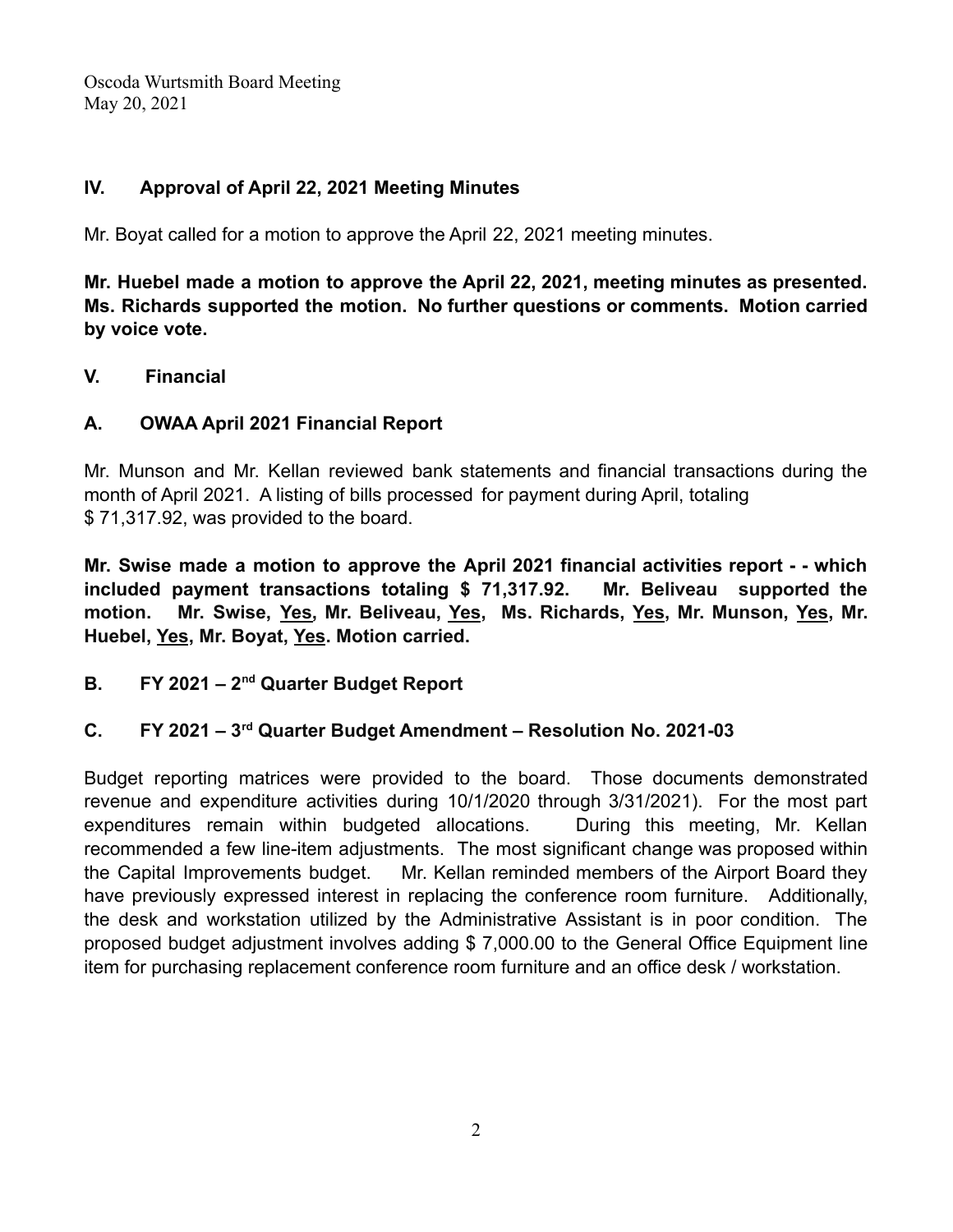**Mr. Munson made a motion to accept the FY 2021 – 2 nd Quarter Budget Report. Mr. Swise supported the motion. Mr. Beliveau, Yes, Ms. Richards, Yes, Mr. Munson, Yes, Mr. Huebel, Yes, Mr. Swise, Yes, Mr. Boyat, Yes. Motion carried.**

**Mr. Swise made a motion to approve the proposed budget adjustments - - via adoption of Resolution 2021-03. Mr. Munson supported the motion. Ms. Richards, Yes, Mr. Munson, Yes, Mr. Huebel, Yes, Mr. Swise, Yes, Mr. Beliveau, Yes, Mr. Boyat, Yes. Motion carried.**

**VI. Current Business**

## **A. Building 5 – Cell 9 – North Hangar Door Rehabilitation**

Building 5 – Cell 9 is an aircraft hangar that is configured with two large door walls. One door wall is completely disabled. The second door wall is failing. During the April 22, 2021, meeting Staff reported having completed a solicitation for proposals from hangar door maintenance companies. The initial scope of work involved inspecting both hangar doors and developing plans and cost estimates for repair and rehabilitation. Two proposals were submitted for that project and Power Lift Hydraulic Doors was hired to perform the work.

| <b>Power Lift Hydraulic Doors</b> | $\frac{1}{2}$ \$4,850.00 |
|-----------------------------------|--------------------------|
| <b>International Door, Inc.</b>   | $\frac{1}{9}$ \$9,578.00 |

Power lift has completed the inspection and submitted a report of findings for both hangar doors. They have also submitted a price quote of \$13,454.00 for rehabilitating the north facing door. Developing a price quote for the south facing door is expected to be more complicated as some of the failed components are no longer available for purchase and will therefore need to be fabricated. Current use and activity at Cell 9 does not require two operational doors.

Mr. Beliveau asked what would happen to the south door. Mr. Kellan reported the south door is down and secured and is inoperable. Mr. Beliveau asked if it was ok to leave the south door inoperable long term. Mr. Kellan responded yes.

**Mr. Munson made a motion to authorize Staff to hire Power Lift Hydraulic Doors to rehabilitate the north facing hangar door on Building No. 5 – Cell 9 for the proposed price quote of \$13,454.00. Mr. Beliveau supported the motion. Mr. Munson, Yes, Mr. Huebel, Yes, Mr. Swise, Yes, Mr. Beliveau, Yes, Ms. Richards, Yes, Mr. Boyat, Yes. Motion carried**.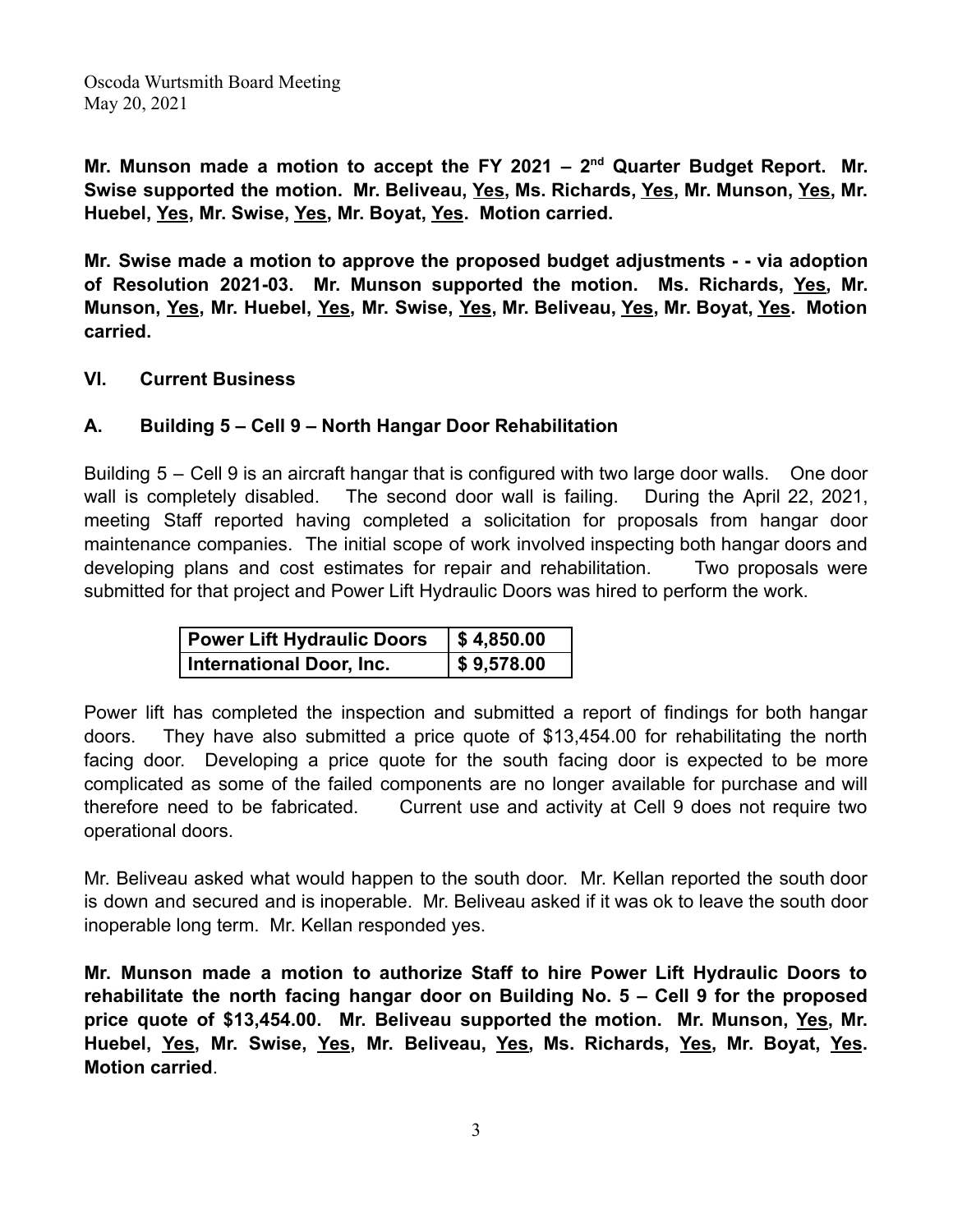# **B. Timber Harvest Proposals**

Mr. Kellan reported tree growth is impacting the airfield security fence. Therefore, Staff has developed a solicitation seeking timber purchase and harvest proposals that bundle the removal of trees along fences along with approximately 75 acres of free-standing trees. Members of the Airport Board were provided with an aerial photograph depicting the locations of proposed tree harvesting.

After publishing newspaper advertising, direct mailing and calling three nearby tree harvesting companies, only one bid proposal has been received. That single bid has been submitted by T.R. Timber of West Branch, Michigan. T.R. Timber is offering to pay \$17,250 for purchasing

and removal of trees from Oscoda-Wurtsmith Airport. Mr. Kellan reported that TR Timber had previously worked for OWAA and T.R. Timber performed that previous work in accordance with all project requirements.

**Mr. Munson made a motion to authorize Staff to contract with T.R. Timber for harvesting trees from the identified sites for the quoted price of \$17,250. Mr. Swise supported the motion. Mr. Huebel, Yes, Mr. Swise, Yes, Mr. Beliveau, Yes, Ms. Richards, Yes, Mr. Munson, Yes, Mr. Boyat, Yes. Motion carried.**

# **C. University of Michigan – Rocket Motor Testing**

University of Michigan (U of M) engineering studies students are preparing to compete in a national competition for rocket motor designs. Bepresentatives of the U of M students are seeking to conduct preliminary rocket motor testing at Oscoda-Wurtsmith Airport. The rocket motors will be attached to a test stand and will not include rocket launches. A copy of the U of M proposal was provided to members of the Airport Board via e-mail.

Mr. Kellan introduced Mr. Hirsh Kabaria who added information regarding the rocket motor testing. Mr. Kabaria reported their team is looking for a site to perform static testing of the types of rockets that will be later launched from Spaceport America during December 2021.

Mr. Munson asked what kind of decibels there would be. Mr. Kabaria said they have not measured the sound yet but estimated it to be equivalent to a 747 taking off at full throttle.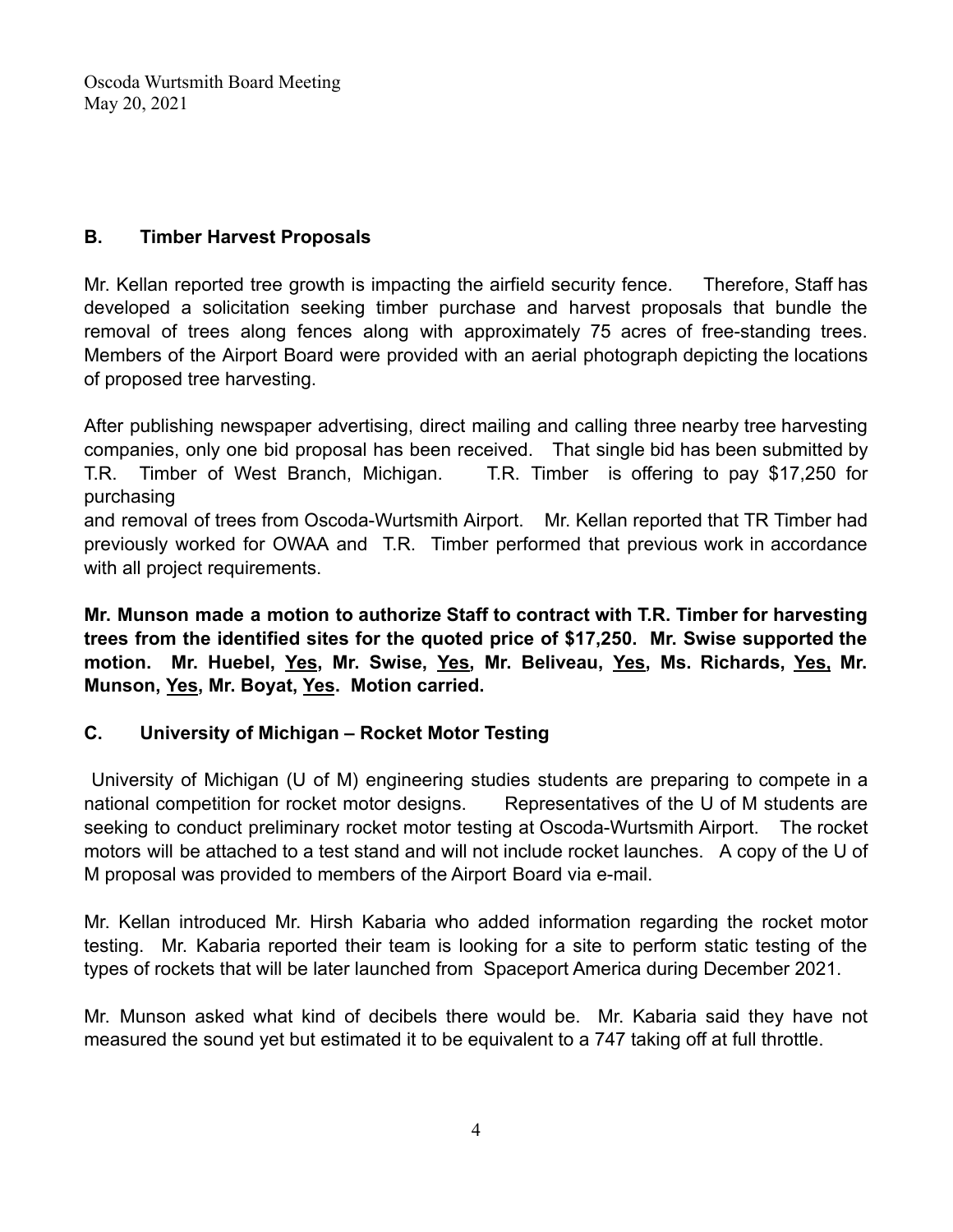Mr. Boyat reminded the Airport Board that as an Airport there will be noises produced from airport properties.

Mr. Kellan said representatives of U of M have identified the former Alert apron as the desired location for rocket testing. He also added that the schedule for Sports Car Club of America's use of the Alert Facility has been shared with U of M.

Mr. Kellan added**,** the consulting firm – Kimley-Horn Inc. is providing support for Michigan Aerospace Manufacturer Association in efforts to establish spaceport operations in Michigan. Staff has recruited assistance from Kimley-Horn consultants to also provide review, comments, and questions in response to the U of M rocket motor testing proposal. A copy of Kimley-Horn written considerations and questions have been sent to representatives of U of M for consideration and response.

Mr. Kabaria offered to go over the suggested questions and considerations from Kimley-Horn. It was determined that those questions/considerations would be sent directly to Mr. Kellan.

Mr. Kellan clarified that a June timeframe was still being considered. Mr. Kabaria confirmed that June timeframe or as soon as possible was being considered and the testing would continue into the fall. The dates would consist of 3-4 visits to the former Alert apron and would include approximately 3-4 days of testing during each visit.

Further discussion took place regarding building of a structure for mounting the engine and what that structure should look like and how it might be mounted to the ground.

Mr. Kellan asked the team to put together a site plan utilizing google earth and to consider making a trip to the airfield to view the site.

Mr. Huebel commented on what types of responsibilities the airport would have regarding the testing other than to provide a test location. Mr. Kabaria confirmed the U of M is looking for access/permission to use the site only.

**Mr. Swise made a motion to provide authorization for the Airport Manager to negotiate with the University of Michigan and to issue the Airport Authority's Special Events Use Permit to U of M. Mr. Munson supported the motion**. **Mr. Beliveau, yes, Ms. Richards, Yes, Mr. Munson, Yes, Mr. Huebel, Yes, Mr. Swise, Yes, Mr. Boyat, Yes. Motion carried.**

**D. NORAD- NORTHCOM – Military Exercise**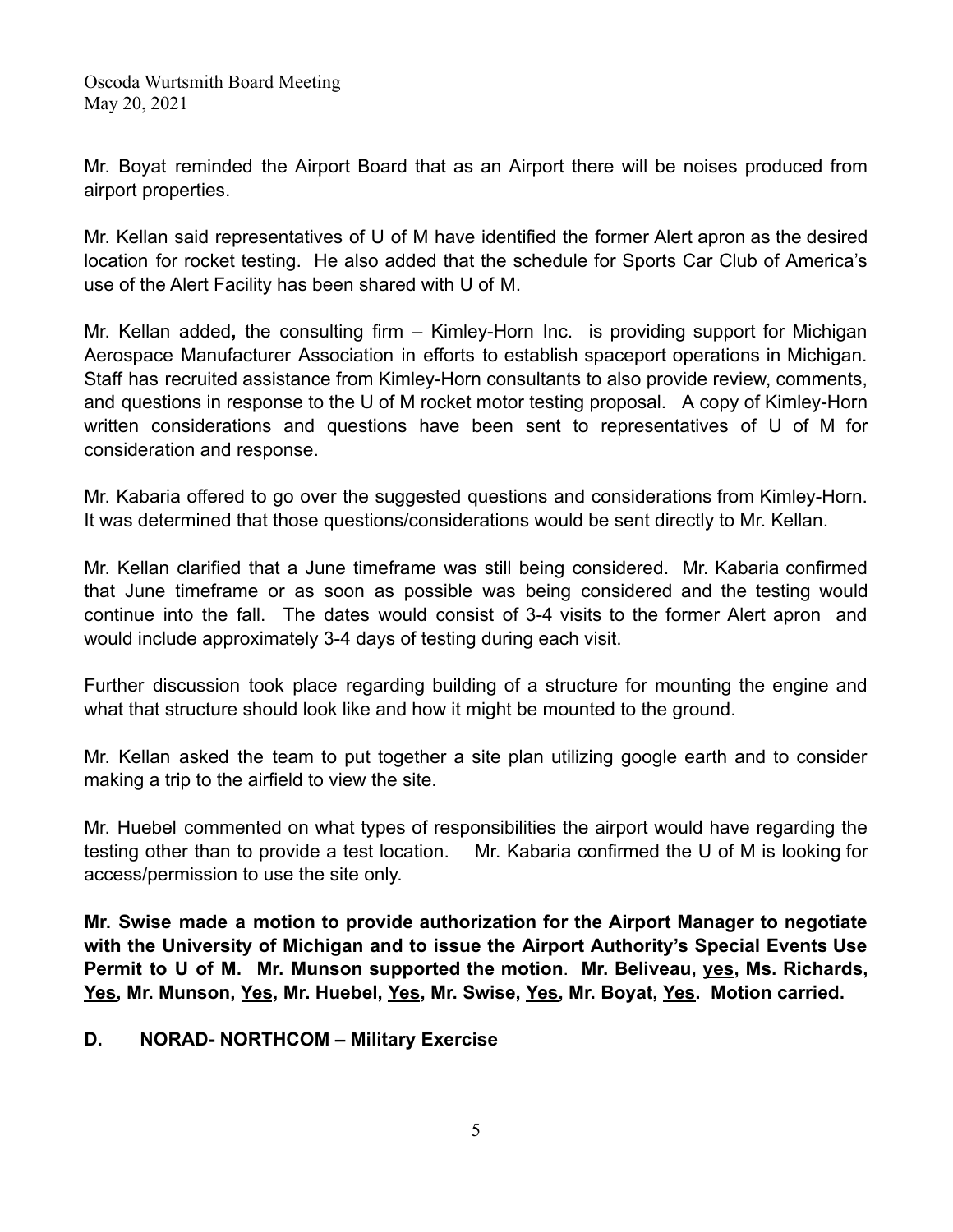Mr. Kellan reported that personnel from the North American Aerospace Defense Command have requested to utilize the airport for a military exercise during July 12-16. Representatives of Kalitta Air and Phoenix Aviation Services have agreed to provide the airfield support services that are being requested by NORAD. Mr. Kellan has informed representatives of NORAD that Oscoda-Wurtsmith Airport does not have Airfield Rescue and Fire Fighting capabilities.

Mr. Kellan introduced Major Blewett of NORAD-NORTHCOM who presented specific information about the exercise. There were no further questions from the board. Mr. Kellan confirmed with Major Blewett that NORAD-NORTHCOM would be providing their own airfield rescue and fire fighting crews during the July 12-16 exercise. Major Blewett confirmed this.

**Mr. Munson made a motion to authorize Chairman Boyat and Mr. Kellan to sign the land use agreements with NORAD. Mr. Swise supported the motion. Ms. Richards, yes, Mr. Munson, Yes, Mr. Huebel, Yes, Mr. Swise, Yes, Mr. Beliveau, Yes, Mr. Boyat, Yes. Motion carried.**

## **VIII. Airport Manager Comments**

# **A. Taxiways Crack Sealing and Paint Marking**

Mr. Kellan reported that scope of work associated with repaving portions of Taxiway E, during 2020, included application of crack sealing materials and repainting pavement markings on Taxiways A, B, C and D. This work has been scheduled twice and the weather has not cooperated. Therefore, the crack sealing and an paint marking work has been deferred. Mr. Kellan reported the project is likely to be scheduled for completion during late July or August of 2021.

In addition, Mr. Kellan reported that OWAA has been approved for a grant to pay for crack sealing and paint marking on the runway. Mr. Kellan anticipates bringing that grant agreement for Airport Board approval during the June 2021 meeting.

### B. USAF Mobility Guardian 2021 Exercise at OWA

Mr. Kellan reported the operation is in full operation. USAF has been conducting flight operations. OWAA is keeping the runway and ramps swept and vacuumed. The logistics support is operating out of the terminal building. Mr. Kellan reported having met the Commanding Officer who shared very positive comments regarding the support being provided by Airport Authority, Kalitta Air and Phoenix Aviation Services personnel.

C. Michigan Launch Initiative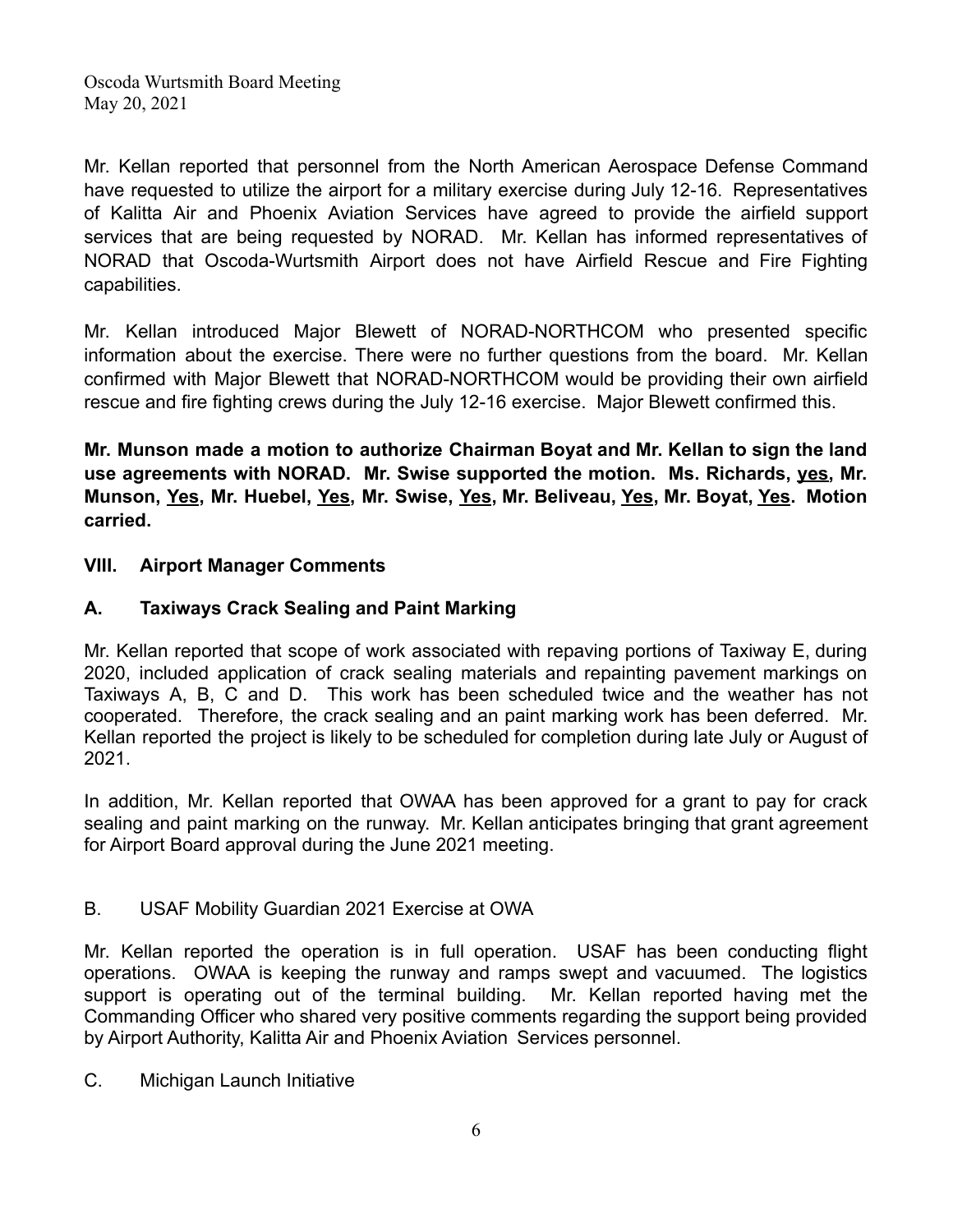Mr. Kellan reported there was no new news regarding the Michigan Launch Initiative.

### D. Kalitta Air – Hangar 10 Development

Mr. Kellan reported the lease agreement has been signed by both parties. The construction crew has started removing portions of Iosco Apron in order to construct the hangar foundation. The removed concrete and asphalt is being relocated to deactivated pavements located adjacent to the General Aviation Terminal Apron. Portable pavement crushing equipment will be brought to the same location for reducing the material to smaller pieces. The resulting crushed concrete will then be returned to the hangar construction site to serve as supporting aggregate base material.

Mr. Kellan also reported that Iosco Apron is bordered with asphalt pavement. Therefore, the removed asphalt will also be crushed. There is no immediate reuse for the asphalt. Mr. Kellan anticipates that the crushed asphalt is then likely to be utilized as supporting base material when building parking lots.

E. Alpena County Regional Airport – Oshkosh Truck and Runway Broom Donation

Mr. Kellan reported that Alpena County Regional Airport is donating a 2004 OSHKOSH runway broom truck to OWAA. Mr. Kellan suggested that the Chairman and himself, and any other board members who wished to attend, should make a trip to Alpena in order to personally thank the Alpena County Board of Commissioners for this generous donation. It is estimated the value of the broom truck is approximately \$100,000.

IX. PUBLIC COMMENTS

None

### X. BOARD MEMBER COMMENTS

Munson – reported that he has been flying with scholarship recipient, Mr. Jason Livvix. He is progressing well. Mr. Munson said the Scholarship is appreciated.

### XI. REVIEW OF BILLS AND PAYMENTS

May- Ann Richards June- Rob Huebel

XII. ADJOURNMENT